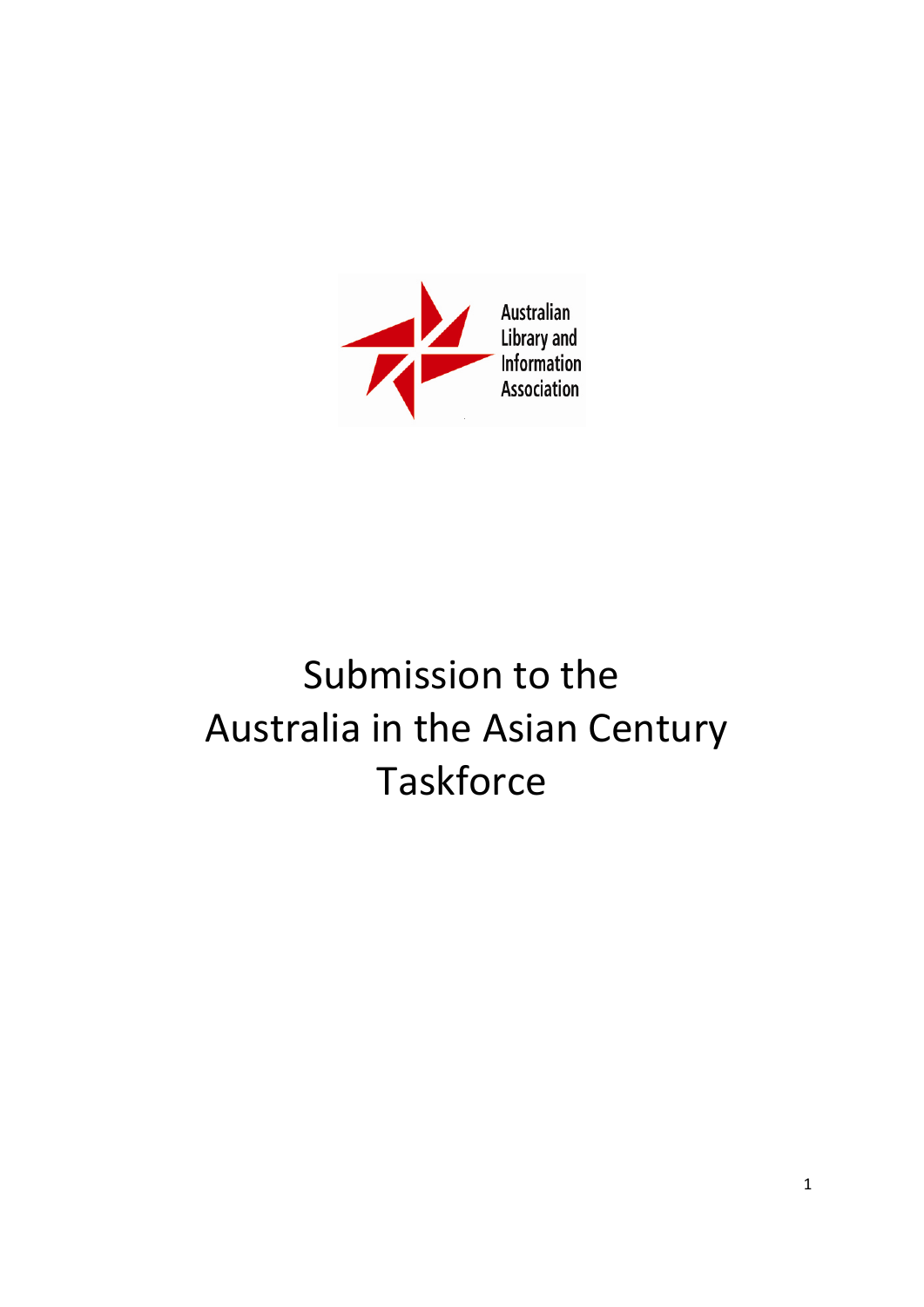## **The Asian Century and the role of the Australian library and information sector**

## **1. Introduction**

The Australian Library and Information Association welcomes the establishment of the Australia in the Asian Century Task Force.

The Australian Library and Information Association  $[ALIA]^1$  is the professional organisation for the Australian library and information services sector. It is the national voice of the profession in the development, promotion and delivery of quality library and information services to the nation, through leadership, advocacy and mutual support.

This submission addresses the question 'What does the Asian century mean for Australia?' It makes recommendations in two key areas: Australia's knowledge of Asia, and ways of deepening engagement between Asia and Australia in the sphere of civil society in which library and information services are centred.

## **2. Summary**

## Recommendation 1

This submission recommends that the National Library's Electronic Resources Australia program be funded to establish and maintain a national Asian Information Consortium. The Asian Information Consortium would manage the purchase and national licensing of Asian-language and Asian-related online databases and products. The goal of this is to provide national access to online information on Asia for all Australians, whoever they are and wherever they live, whether in capital cities or regional Australia.

## Recommendation 2

This submission recommends that University repositories give high priority to the preservation of and continued access to Australian-created research content on Asia into the future.

## Recommendation 3

This submission recommends that Ausaid include the library sector in its long term planning and in consultation with ALIA develop new grant programs to deliver strategic skills to the region in identified areas of needs such as digitisation, digital preservation and professional development.

1

<sup>1</sup> http://www.alia.org.au/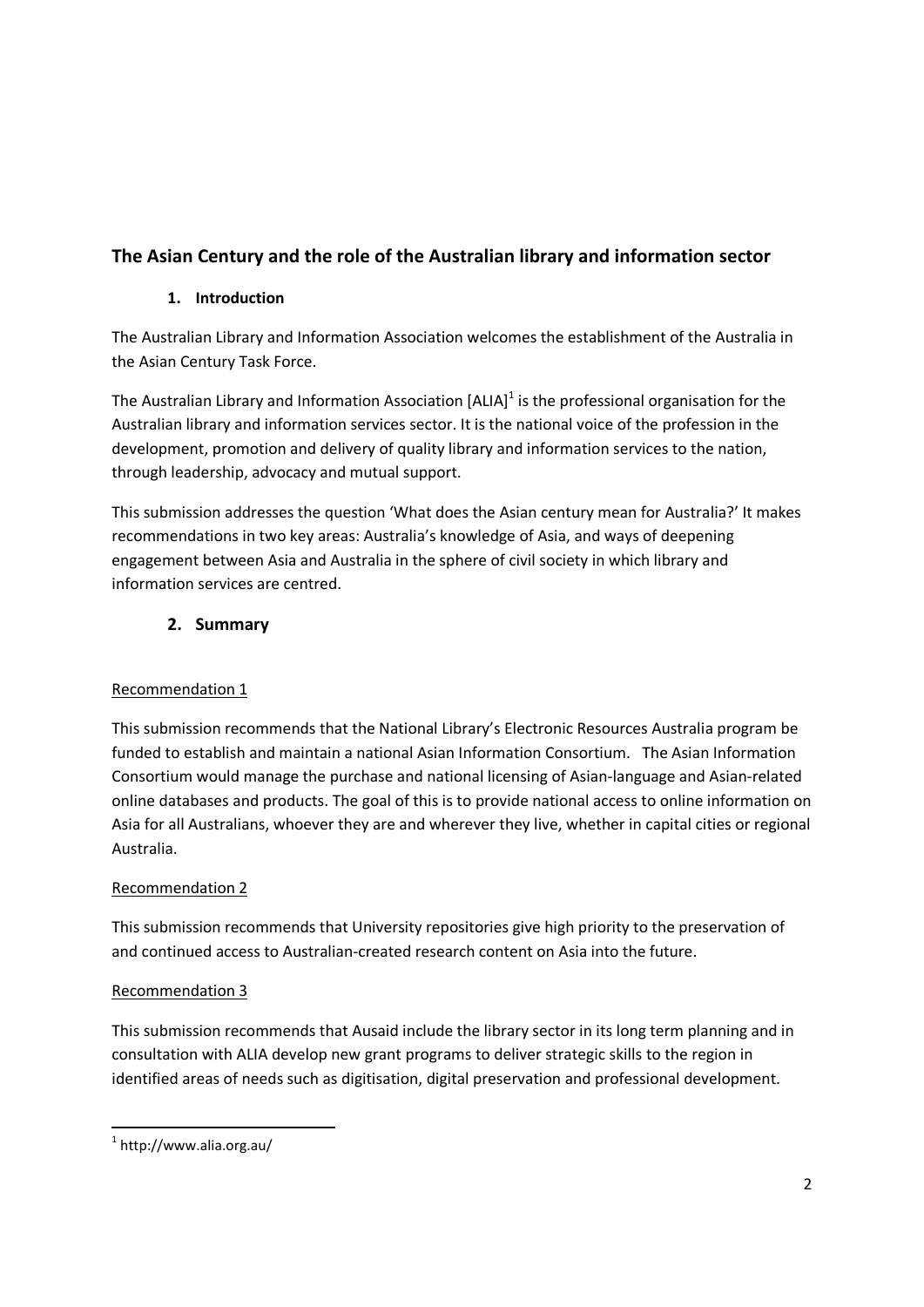## **3. Australia's knowledge of Asia: how important is Asia literacy?**

Australia's increasing linkages with the Asian region – economic, political, cultural, demographic – means it has never been more important to be informed and knowledgeable about our neighbours.

There is a consensus evinced in many reports, forums and discussions both published and unpublished that Australian society lacks a general understanding and appreciation of Asian culture, what some would label as "Asia literacy" (see Asialink Asia Society National Forum, *Mapping our future in the Asian Century*, *Maximizing Australia's Asia Knowledge* 2002).

This submission is particularly interested in the information and knowledge services available and accessible to businesses, government agencies, students, schools, teachers, universities, researchers, communities and the everyday Australian that will provide the resources to develop Australia's Asian cultural literacy.

Knowledge and awareness of other cultures can be measured in many ways, but one key factor is the level of access citizens have to reliable and accurate information about other countries and cultures. On a day-to-day level in Australia this may be reflected through the broadcast media, but on a deeper level it is achieved through freely available access to books, articles, newspapers, government records, databases and other permanent and more authoritative sources.

While Australia is an acknowledged centre of study, writing and teaching on Asia, relatively few Australian research libraries have strong, comprehensive collections on Asia that support in-depth research across a wide variety of disciplines, supported by skilled and knowledgeable staff. Collection-building and support for researchers has instead tended to be program-driven, partial and ad hoc. Exceptions to this include the collections of the National Library and the Australian National University and to a lesser extent the Universities of Sydney, Melbourne, Monash and Queensland.

In the local community, public libraries have responded to the changing demographics of their local communities and now provide services to a growing population of Asian-language speaking readers. Many libraries struggle to find the specialist skills they need to provide these services.

#### **4. The digital revolution in Asia**

As Australia's need for Asia-related information grows, Asian economic growth has brought about a publishing boom in Asia and a digital revolution in China, Japan and Korea. There have been huge advances in all forms of publishing, with increases in price, quantity and quality. China's economic development brought with it a rapid uptake of new technology, massive expansion of the National Library of China's digitisation programs and the development of extensive online databases and ebook products. Japanese publishers have begun to allow foreign access to online databases for the first time, while the National Diet Library of Japan was funded for a major retrospective digitisation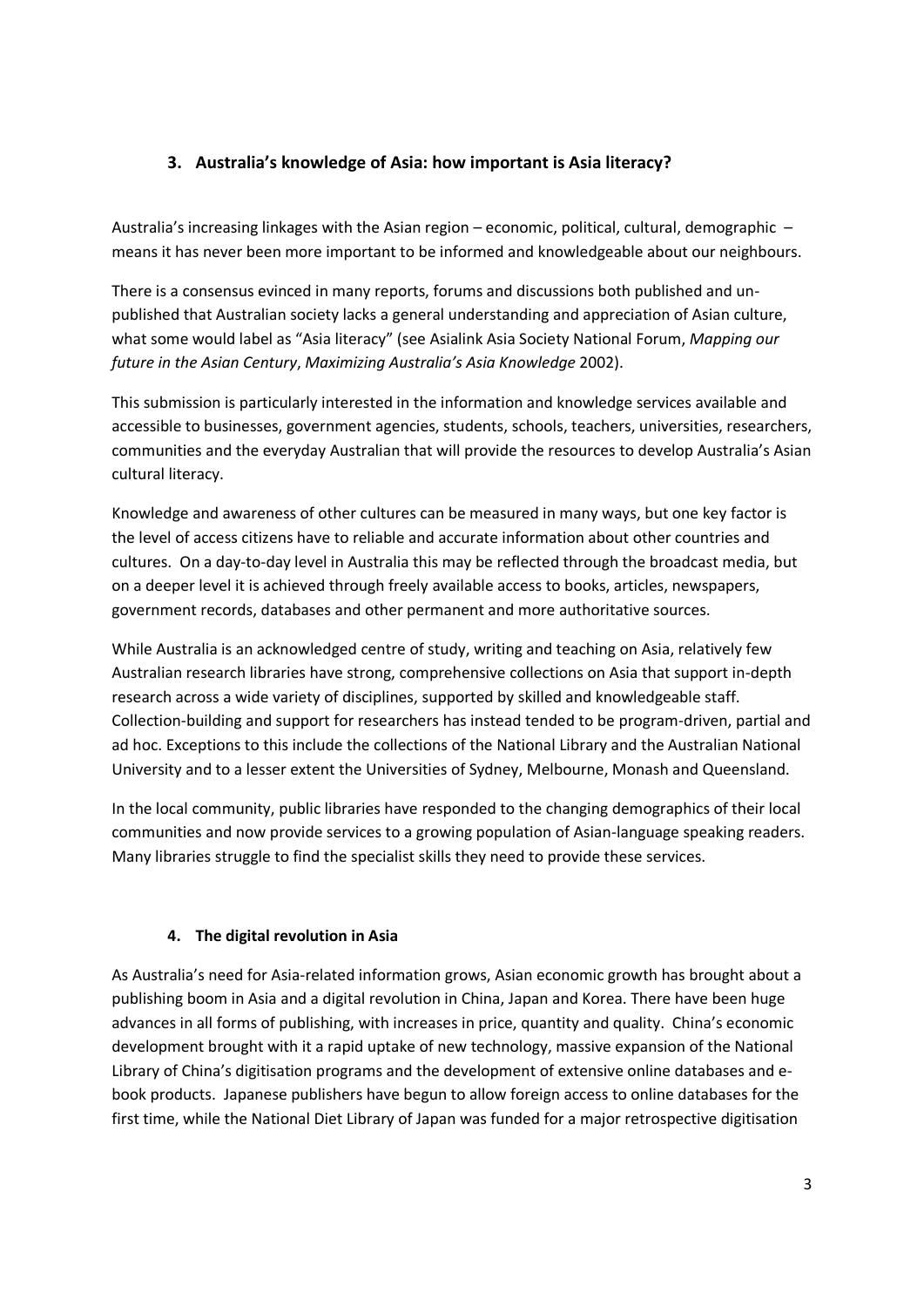program. Korea, possibly the most advanced adopter of technology in the world, has companies offering sophisticated products at extremely high prices.

The increased availability of e-books and online newspaper and article databases offers unparalleled access to digital information from China, Japan and Korea, while full-text online access offers a solution to the problems of providing access to information across geographic, social or sectoral boundaries.

However, these developments come at a time when Australian library collection development budgets are in decline and staff numbers are dwindling. Individual libraries struggle to afford new Asian language products and lack the staff expertise to negotiate with publishers and vendors. The relatively small number of users within each subscribing institution cannot justify the high cost of some products. This is taking place just as Australia's own demographic change means there is a growing audience for information and reading on Asia at all levels, not only that of reaching and research. Australia is in danger of falling behind.

## **5. Lack of coordinating mechanisms**

One solution to the provision of database access would be to coordinate consortium purchasing for institutions interested in the product and achieve some economies of scale and efficiencies. However there is no single consortium able to purchase and license Asian e-resources for Australian libraries in different sectors, whether national/state, public, university or government. This segmentation applies whether the resources are in English language or an Asian language. Existing purchasing consortia include those for universities (Council of Australian University Librarians)<sup>2</sup>, the national and state libraries (National and State Libraries Australasia)<sup>3</sup> and the National Library's Electronic Resources Australia program<sup>4</sup>.

The National Library has secured remote access conditions for its own registered NLA users for a selected number of Asian language e-resources. However, it has no resource to develop this into a national service. Public and university libraries in regional and metropolitan areas alike do not have the funding or expertise to purchase and offer access to these electronic resources.

#### Recommendation 1

This submission recommends that the National Library's Electronic Resources Australia program be funded to establish and maintain a national Asian Information Consortium. The Asian Information Consortium would manage the purchase and national licensing of Asian-language and Asian-related online databases and products. The goal of this is to provide national access to online information on

**.** 

<sup>2</sup> www.**caul**[.edu.au/](http://www.caul.edu.au/)

<sup>3</sup> www.**nsla**[.org.au/](http://www.nsla.org.au/)

<sup>4</sup> www.**era**.**nla**[.gov.au/](http://www.era.nla.gov.au/)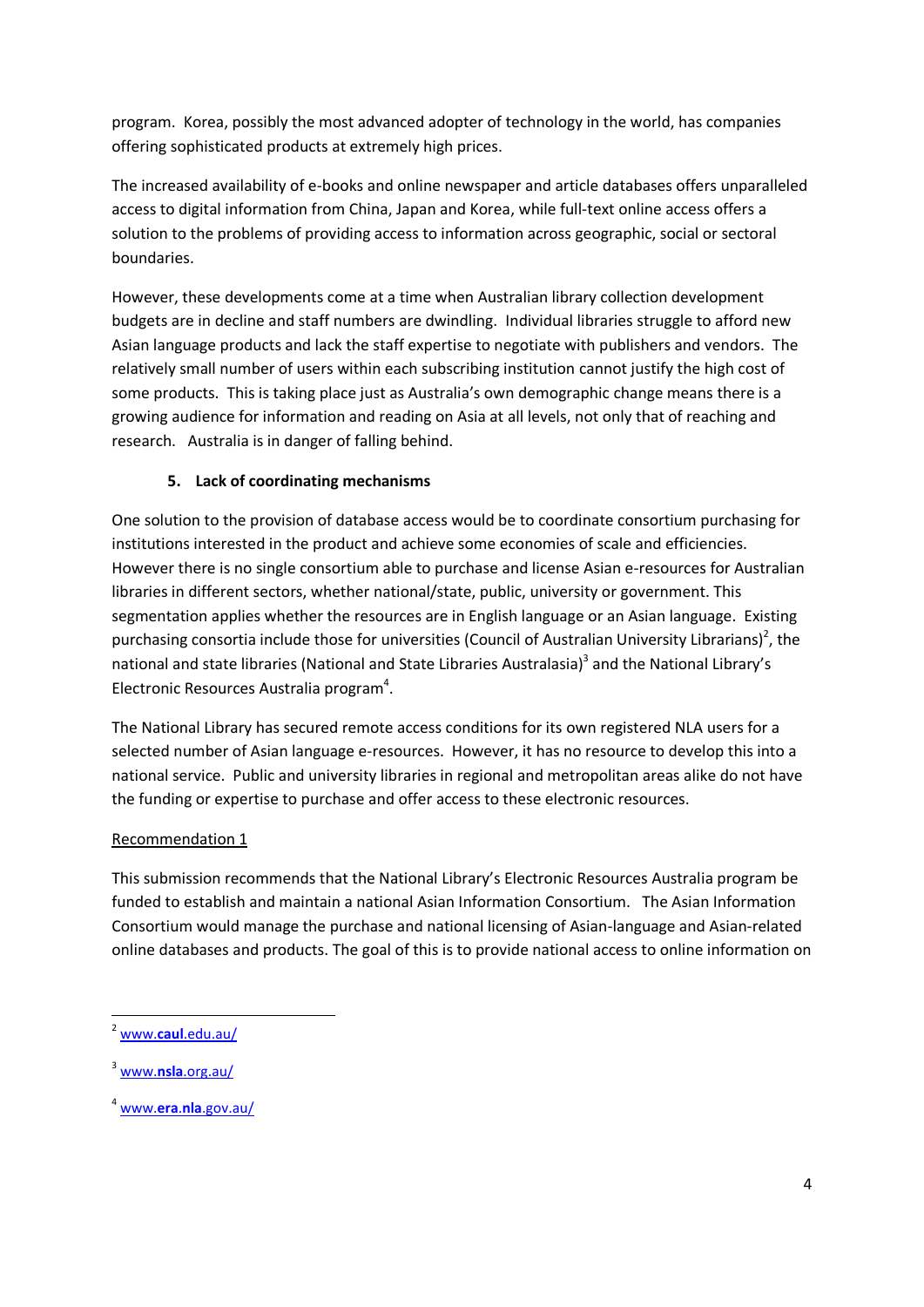Asia for all Australians, whoever they are and wherever they live, whether in capital cities or regional Australia.

Such a national approach will result in:

- A more efficient use of public funding to improve education outcomes
- Directed and strategic delivery of services to the broader community through the library network
- Equitable access to information nationwide particularly to those located in regional Australia
- Creation of a pool of content that would harness the potential of the National Broadband  $\bullet$ Network

We believe a national approach is timely and necessary as Australia moves towards further integration with Asia. It is envisioned that a national consortium could also serve to provide expert advice on resource development, licenses, copyright/intellectual property laws and other Asiaspecific issues to Australian libraries. It would facilitate collaborative collection building in Australian libraries and work to coordinate partnerships and collaborations between Australian members and their Asian counterparts.

## **6. Preserving Australian research content on Asia**

Australia's reputation for outstanding academic research on Asia was enhanced in the 1990s by the early adoption of new technology to create new research resources. Examples are the Malay Concordance Project (MCP)<sup>5</sup>, pioneered by the late Dr. Ian Proudfoot, and the Southeast Asian Serials Index (SASI)<sup>6</sup>, produced by the Menzies Library, ANU. Both these resources opened up access to previously hidden content for research and study.

The advance of technology itself now threatens the continued existence of both of these resources and probably many other similar databases with Asian content. Institutional, technical and resource priorities mean that MCP and SASI are threatened with obsolescence and may soon be no longer accessible.

It is ironic that as we observe cultural heritage being lost from institutions in the region, we are unable to prevent valuable Australian research content on Asia being lost from our own. In a budget climate in which all resources are competed for, it is to be hoped that a reprioritisation would enable Asian research content to be transferred to new systems

## Recommendation 2

University repositories give high priority to the preservation of and continued access to Australiancreated research content on Asia into the future

**.** 

<sup>5</sup> www.*mcp.anu.edu.au/*

<sup>6</sup> http://anulib.anu.edu.au/sasi/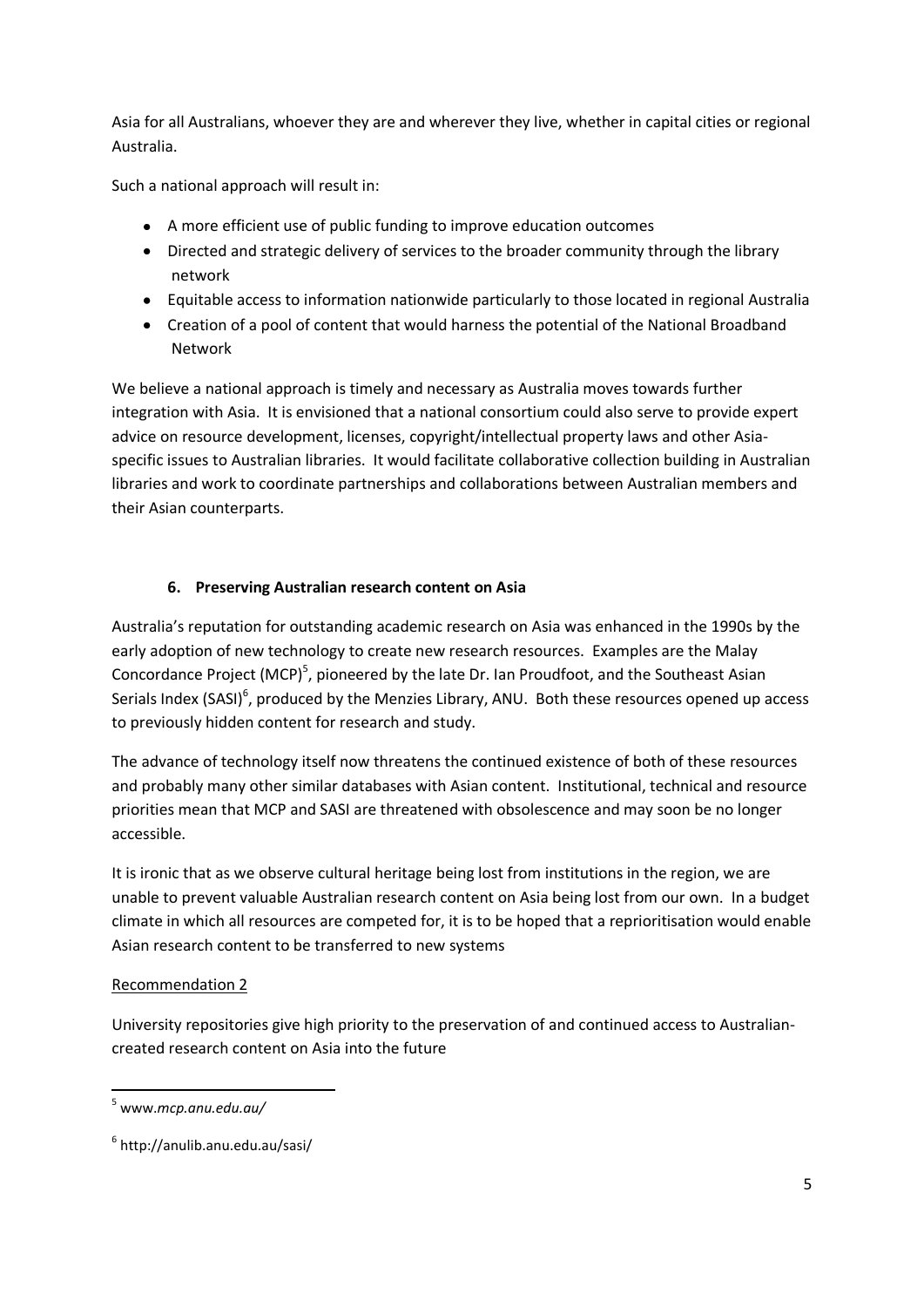#### **7. Deepening engagement: civil society initiatives**

Many countries of the Asian region remain less well developed and of all spheres of society, libraries frequently suffer from lack of funding and resources. In this environment, cultural heritage may be lost and collections deteriorate. Librarians are poorly paid and trained and lack the skills and resources needed to manage collections and prepare for the digital age. Citizens lack access to information at all levels of society.

Some Australian assistance programs in recent years have included a library component (the Australian Youth Ambassador scheme, the Endeavour Executive Awards, rebuilding of school libraries in Aceh) which have had good results. However these are relatively uncoordinated and much more needs to be done.

Due to budget restrictions the National Library now allocates no funding to regional cooperation initiatives, and ALIA has no program of active engagement with library associations in the region.

This submission does not recommend capital projects or lengthy consultancies. We believe colleagues in the region need skills, advice and contacts to prepare their own plans for the future. Professional linkages such as these are vital to draw regional librarians into networks of colleagues and expose them to new ideas and influences.

For example, there is a strong demand from the less developed countries of the region for practical assistance with digitisation and digital preservation programs. This is a need which could be met by partnerships with Australian libraries undertaking exactly these tasks, but in a climate of reduced funding in Australian institutions, such additional initiatives are simply ruled out.

The overall cost of funding training programs, staff exchanges and conference and meeting attendance need not be large. It needs a management overhead and should be scaled to the capacity of the organisation both delivering and receiving the assistance. With these pieces in place, the potential for professional development on both sides is strong and sows the seeds of deeper engagement in the future.

#### Recommendation 3

This submission recommends that Ausaid include the library sector in its long term planning and in consultation with ALIA develop new grant programs to deliver strategic skills in identified areas of needs such as digitisation, digital preservation and professional development

#### Authors

George Miller (retd)

Dr Amy Chan, Southeast Asia Liaison, Division of Information, Australian National University

Marie Sexton (retd)